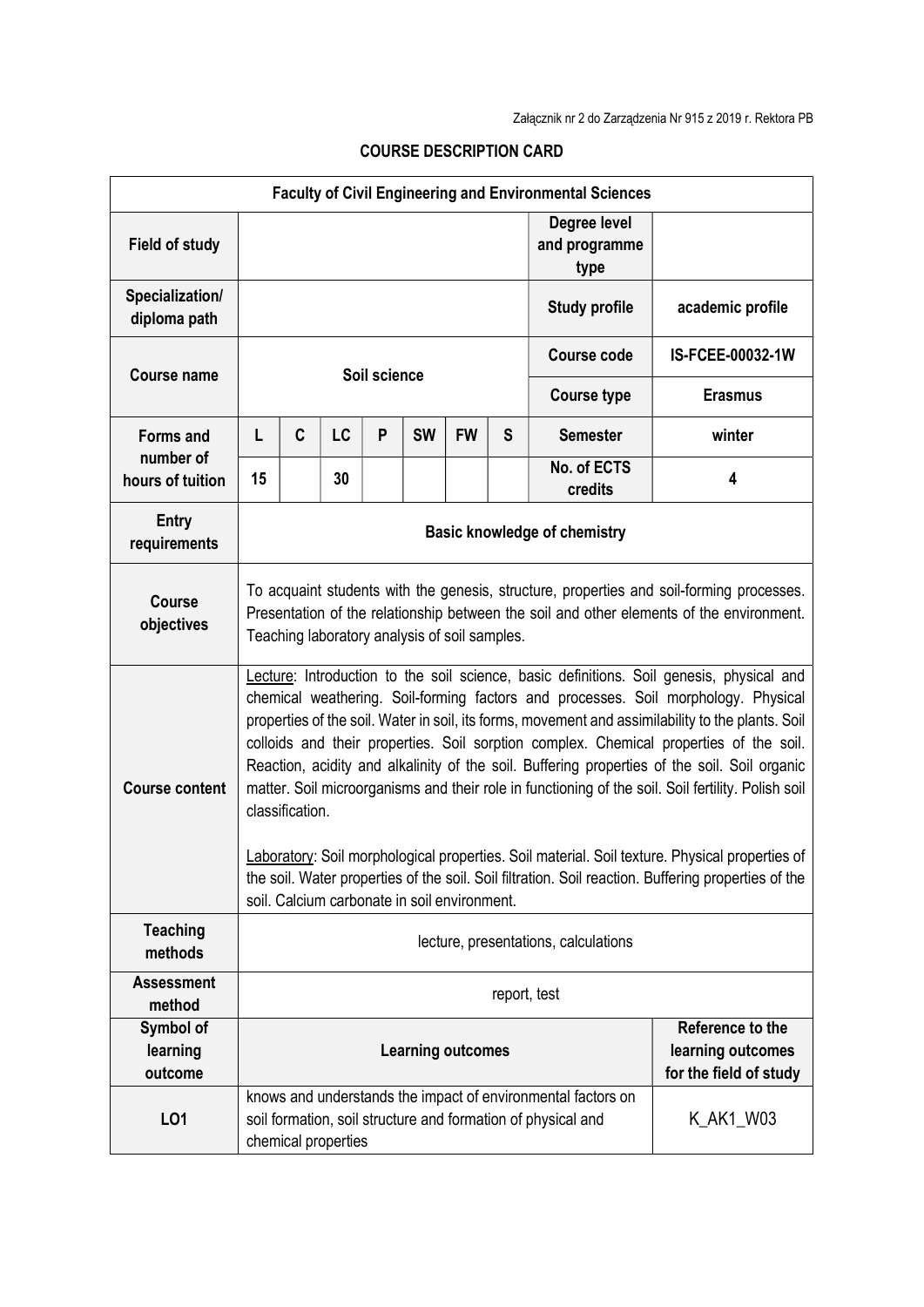| LO <sub>2</sub>                  | knows and understands the relationships between processes<br>and phenomena occurring in the soil environment                         | K_AK1_W03                                                  |                |  |  |  |  |
|----------------------------------|--------------------------------------------------------------------------------------------------------------------------------------|------------------------------------------------------------|----------------|--|--|--|--|
| LO <sub>3</sub>                  | knows and understands the importance and impact of soil<br>properties on selection of plants with different habitat<br>requirements  | K_AK1_W04                                                  |                |  |  |  |  |
| <b>LO4</b>                       | can perform basic laboratory analysis of soil and based on them,<br>determine natural conditions of habitat                          | K_AK1_U03                                                  |                |  |  |  |  |
| LO <sub>5</sub>                  | is able to analyze soil phenomena and processes and bind them<br>with other elements of the environment                              | K_AK1_U03                                                  |                |  |  |  |  |
| Symbol of<br>learning<br>outcome | Methods of assessing the learning outcomes                                                                                           | Type of tuition during<br>which the outcome is<br>assessed |                |  |  |  |  |
| LO1                              | Test                                                                                                                                 | L                                                          |                |  |  |  |  |
| LO <sub>2</sub>                  | Test, report                                                                                                                         | L, LC                                                      |                |  |  |  |  |
| LO <sub>3</sub>                  | Test, report                                                                                                                         | L, LC                                                      |                |  |  |  |  |
| LO <sub>4</sub>                  | Report                                                                                                                               | LC                                                         |                |  |  |  |  |
| LO <sub>5</sub>                  | Report                                                                                                                               | LC                                                         |                |  |  |  |  |
|                                  | No. of hours                                                                                                                         |                                                            |                |  |  |  |  |
|                                  | attendance to lectures                                                                                                               | 15                                                         |                |  |  |  |  |
|                                  | attendance to laboratory classes                                                                                                     | 30                                                         |                |  |  |  |  |
|                                  | preparation for test                                                                                                                 | 30                                                         |                |  |  |  |  |
| <b>Calculation</b>               | attendance to the test                                                                                                               | $\overline{2}$                                             |                |  |  |  |  |
|                                  | preparation for laboratory classes and preparation of reports                                                                        | 20                                                         |                |  |  |  |  |
|                                  | attendance to tutorials                                                                                                              | 5                                                          |                |  |  |  |  |
|                                  |                                                                                                                                      |                                                            |                |  |  |  |  |
|                                  | <b>TOTAL:</b>                                                                                                                        | 102                                                        |                |  |  |  |  |
|                                  | <b>HOURS</b>                                                                                                                         | No. of<br><b>ECTS</b><br>credits                           |                |  |  |  |  |
|                                  | Student workload – activities that require direct teacher participation                                                              | 52                                                         | $\overline{2}$ |  |  |  |  |
|                                  | <b>Student workload - practical activities</b>                                                                                       | 55                                                         | $\overline{2}$ |  |  |  |  |
|                                  | World reference base for soil resources 2014, update 2015, International soil<br>1.                                                  |                                                            |                |  |  |  |  |
|                                  | classification system for naming soils and creating legends for soil maps, WORLD                                                     |                                                            |                |  |  |  |  |
| <b>Basic</b>                     | SOIL RESOURCES REPORTS 106, Food and Agriculture Organization of the                                                                 |                                                            |                |  |  |  |  |
| references                       | United Nations, Rome                                                                                                                 |                                                            |                |  |  |  |  |
|                                  | Ashman M. R., Puri G., 2002. Essential Soil Science. A clear and concise<br>2.<br>introduction to soil science. Blackwell Publishing |                                                            |                |  |  |  |  |
|                                  | Kabała C. et al., 2019. Polish soil classification, $6th$ edition – principles, classification<br>1.                                 |                                                            |                |  |  |  |  |
|                                  | scheme and correlations. Soil Science Annual, 70, 71-97                                                                              |                                                            |                |  |  |  |  |
| <b>Supplementary</b>             | Pennock D., 2019. Soil erosion: the greatest challenge for sustainable soil<br>2.                                                    |                                                            |                |  |  |  |  |
| references                       | management. Food and Agriculture Organization of the United Nations, Rome                                                            |                                                            |                |  |  |  |  |
|                                  | Nieder R., Benbi D.K., 2008. Carbon and nitrogen in terrestrial environment.<br>3.                                                   |                                                            |                |  |  |  |  |
|                                  | Springer Science + Business Media B.V.                                                                                               |                                                            |                |  |  |  |  |